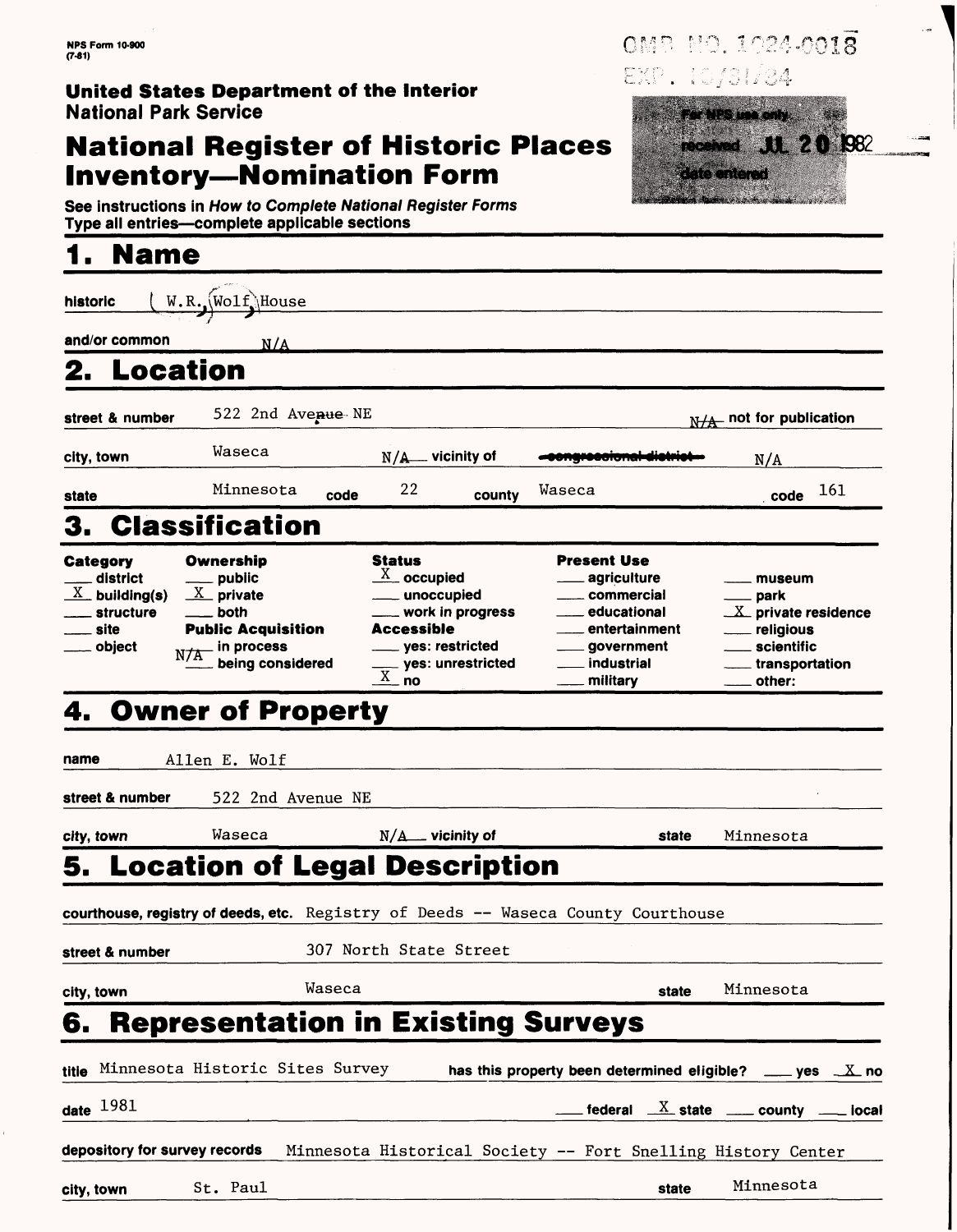## **7. Description**

r

| <b>Condition</b>                          |                    | <b>Check one</b> |
|-------------------------------------------|--------------------|------------------|
| $\frac{1}{\sqrt{1-x}}$ good $\frac{1}{x}$ | deteriorated<br>43 | unaltered        |
|                                           | . ruins            | $X$ altered      |
| fair<br>$\sim$                            | ____ unexposed     |                  |

Check one  $\underline{X}$  original site moved date \_\_

#### **Describe the present and original (if known) physical appearance**

 $\label{eq:2.1} \begin{split} \frac{1}{\sqrt{2}}\left(\frac{1}{\sqrt{2}}\right)^{2} &\frac{1}{\sqrt{2}}\left(\frac{1}{\sqrt{2}}\right)^{2} &\frac{1}{\sqrt{2}}\left(\frac{1}{\sqrt{2}}\right)^{2} &\frac{1}{\sqrt{2}}\left(\frac{1}{\sqrt{2}}\right)^{2} &\frac{1}{\sqrt{2}}\left(\frac{1}{\sqrt{2}}\right)^{2} &\frac{1}{\sqrt{2}}\left(\frac{1}{\sqrt{2}}\right)^{2} &\frac{1}{\sqrt{2}}\left(\frac{1}{\sqrt{2}}\right)^{2} &\frac{$ 

The W.R. Wolf House is located at 522 Second Avenue N.E. in Waseca, Minnesota. It is typical of houses built by Waseca merchants around the turn of the century.

The two and one-half story clapboard sheathed house is a relatively simplified Queen Anne style. It is asymmetrial in composition with a square tower on the northwest corner. The foundation is stone.

There is a front porch with a pediment over the steps, round columns with Ionic capitals, and turned balusters. A transom is over the front entry.

The roofline has four gables, one on each side; the gables on the east, north and west sides each have an eyebrow window with bead-like detailing. Modillions and dentils are under the roofline of the porch and above the first floor tower window.

The tower has a carved band in a leaf motif above the second floor, and modillions under the roofline, capped by a pyramidal roof and spire. The windows are simple double hung sash with single upper and lower lights. A porch on the east facade, originally open, has been screened in. The front porch originally wrapped around to the east side, however that part has been removed.

ومنعا المنادين

**Contact Contact Contact A** 

San Garage Stor

 $\mathcal{L}^{\text{max}}_{\text{max}}$  and  $\mathcal{L}^{\text{max}}_{\text{max}}$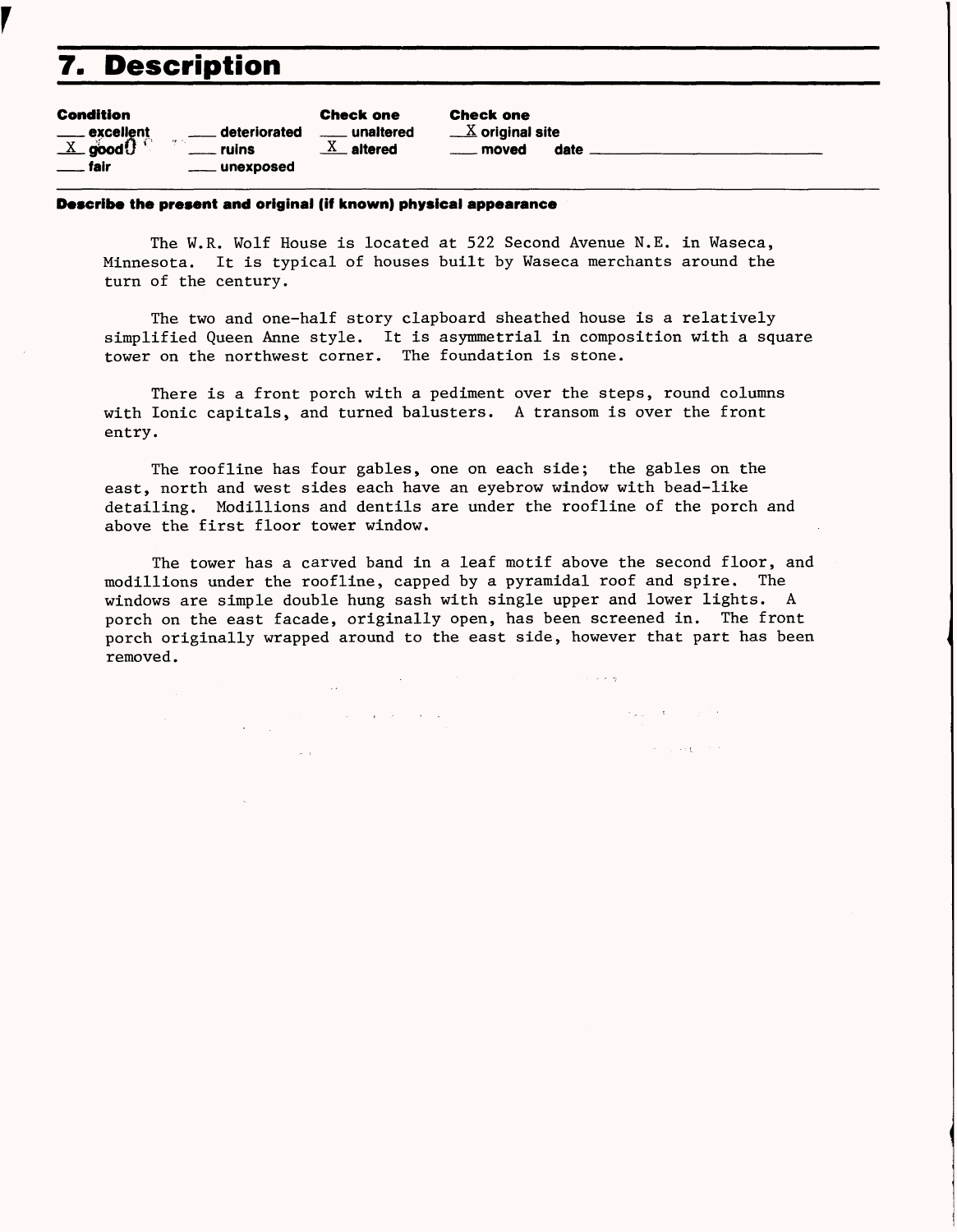## **8. Significance**

| <b>Period</b>                                                                                                                        | Areas of Significance-Check and justify below                                                                                                                                   |                                                                                                                                                              |                                                                                                                                              |                                                                                                                                             |
|--------------------------------------------------------------------------------------------------------------------------------------|---------------------------------------------------------------------------------------------------------------------------------------------------------------------------------|--------------------------------------------------------------------------------------------------------------------------------------------------------------|----------------------------------------------------------------------------------------------------------------------------------------------|---------------------------------------------------------------------------------------------------------------------------------------------|
| ___ prehistoric<br>$-1400 - 1499$<br>$\frac{1}{2}$ 1500-1599<br>$\frac{1600-1699}{1600-1699}$<br>$\frac{X}{X}$ 1700-1799<br>$-1900-$ | archeology-prehistoric _____ community planning<br>___ archeology-historic<br>___ agriculture<br>$X$ architecture<br>$\equiv$ art<br>$X$ commerce<br><u>__</u> _ communications | _____ conservation<br>_____ economics<br><u>__</u> __ education<br>___ engineering<br>exploration/settlement ___ philosophy<br>___ industry<br>___ invention | Landscape architecture ____ religion<br><u>__</u> law<br>___ literature<br>$\equiv$ military<br><u>__</u> _ music<br>___ politics/government | <u>__</u> __ science<br>_____ sculpture<br>$\frac{1}{2}$ social/<br>humanitarian<br>theater<br>_____ transportation<br>____ other (specify) |
|                                                                                                                                      |                                                                                                                                                                                 |                                                                                                                                                              |                                                                                                                                              |                                                                                                                                             |

#### **Statement of Significance (in one paragraph)**

**Specific dates ca . 1395 Builder/Architect** Unknown

As in the other larger towns in south central Minnesota, the presence of significant commercial and industrial activity in Waseca produced several larger residences around the turn of the century. In Waseca, these residences are scattered throughout the northeast quarter of the town; bounded on the south by the Winona and St. Peter Railroad tracks (now Chicago & Northwestern) and on the west by the Minneapolis & St. Louis Railway tracks (now Chicago & Northwestern). This location allowed the residents of this part of town to reach the commercial sector without crossing railroad tracks, an important factor in a busy railroad town without a viaduct.

Of the homes in this sector, the W.R. Wolf House is the best preserved and the foremost example of the type of residence erected by a mercantile family. It is also the best example of Queen Anne architecture in the city.

W.R. Wolf had served as president of the Minnesota Retail Grocers Association, city alderman, member of the Park Board and director of Farmer's National Bank. He entered partnership with his brother-in-law, Henry Habein, in 1892, opening their first store in Waseca. Starting with groceries, they eventually added shoes, dry goods and "ready-to-wear" items. Their innovative and ambitious marketing techniques were successful and soon compelled Wolf & Habein to open other family operated stores in Fairmont, Blue Earth, and Bricelyn. Wolf was a 60-year veteran of Main Street and all his children particpated in the family-owned business.

In 1982, the house is occupied by Allen Wolf, W.R.'s son, who conscientiously maintains the integrity of the interior and exterior of the structure.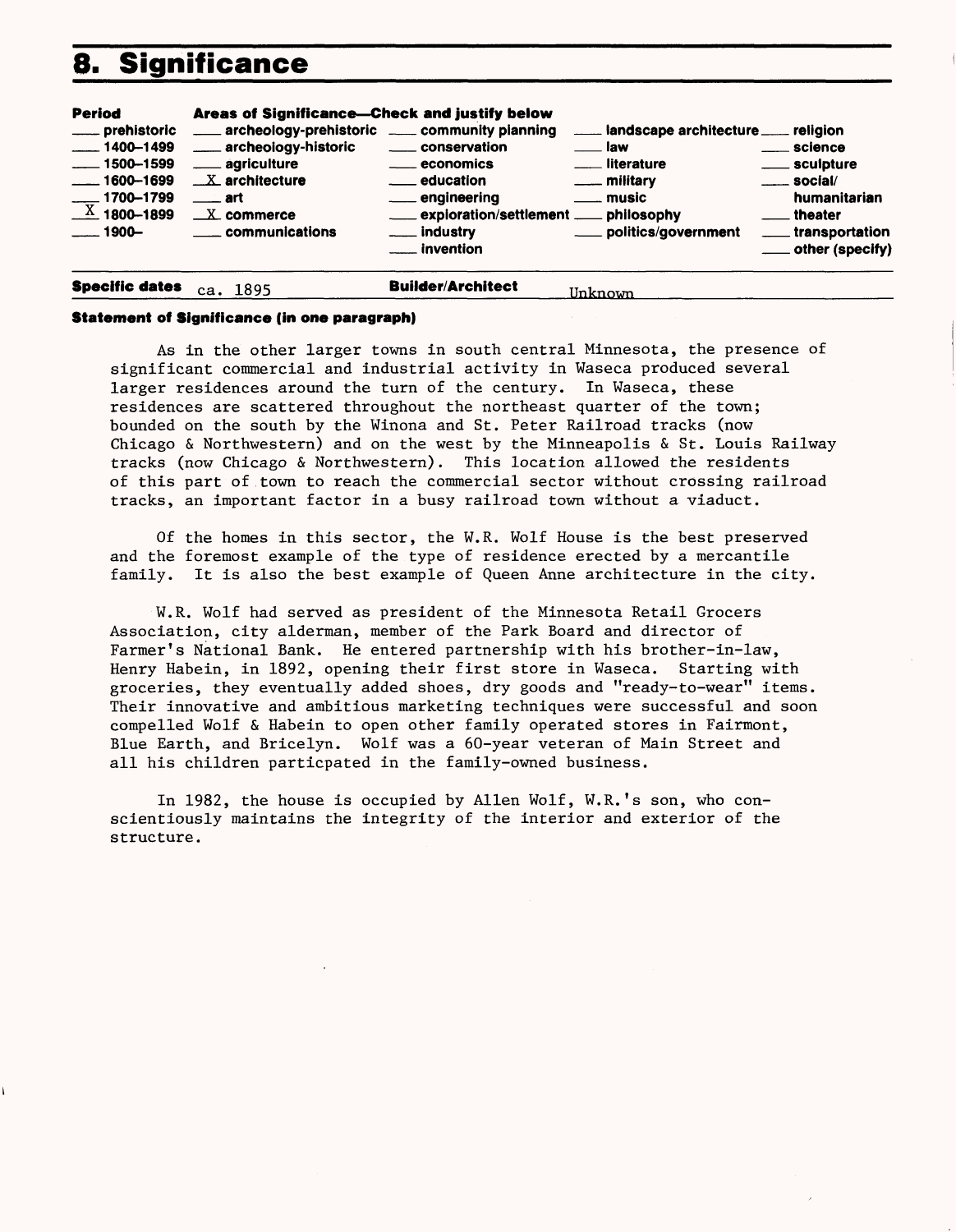# 9. Major Bibliographical References

William R. Wolf Obituary, Waseca Journal-Herald, Nov. 2, 1956,

|                                                            | 10. Geographical Data                                                                                                                                                                                                                                                                                                                    |                   |                                         |                                  |                 |     |
|------------------------------------------------------------|------------------------------------------------------------------------------------------------------------------------------------------------------------------------------------------------------------------------------------------------------------------------------------------------------------------------------------------|-------------------|-----------------------------------------|----------------------------------|-----------------|-----|
| <b>UMT References</b>                                      | Acreage of nominated property <b>less</b> than 1 acre<br>Quadrangle name Waseca Quad. Minn.-Waseca Co.                                                                                                                                                                                                                                   |                   |                                         | Quadrangie scale 7.5             |                 |     |
| А<br><b>Easting</b><br>Zone                                | $45,9940$ $488040$<br><b>Northing</b>                                                                                                                                                                                                                                                                                                    |                   | в<br><b>Easting</b><br>Zone             |                                  | <b>Northing</b> |     |
| C.                                                         |                                                                                                                                                                                                                                                                                                                                          |                   | D<br>н                                  |                                  |                 |     |
|                                                            | Verbal boundary description and justification<br>The east half of lot 5 and all of lot 6, block 3, First Addition<br>To Waseca.                                                                                                                                                                                                          |                   |                                         |                                  |                 |     |
|                                                            | List ail states and counties for properties overlapping state or county boundaries                                                                                                                                                                                                                                                       |                   |                                         |                                  |                 |     |
| N/A<br>state                                               | code                                                                                                                                                                                                                                                                                                                                     | N/A<br>county     | N/A                                     |                                  | code            | N/A |
| N/A<br>state                                               | code                                                                                                                                                                                                                                                                                                                                     | $N/A$ county      | N/A                                     |                                  | code            | N/A |
| name/title<br>street & number                              | Peggy Korsmo-Kennon, Director;<br>organization Waseca County Historical Society<br>P.O. Box 314                                                                                                                                                                                                                                          |                   | Jan Brown, Curator<br>date<br>telephone | May 1, 1982<br>507-835-7700      |                 |     |
| city or town                                               | Waseca                                                                                                                                                                                                                                                                                                                                   |                   | <b>state</b>                            | Minnesota                        | 56093           |     |
|                                                            | 2. State Historic Preservation Officer Certification                                                                                                                                                                                                                                                                                     |                   |                                         |                                  |                 |     |
|                                                            | The evaluated significance of this property within the state is:<br>national<br>state<br>As the designated State Historic Preservation Officer for the National Historic Preservation Act of 1966 (Public Law 89–<br>665), I hereby nominate this property for inclusion in the National Register and certify that it has been evaluated | $\_$ X $\_$ iocai |                                         |                                  |                 |     |
|                                                            | according to the criteria and procedures set forth by the National Park Service                                                                                                                                                                                                                                                          |                   |                                         |                                  |                 |     |
| Russell W. Fridley                                         | <b>State Historic Preservation Officer signature</b>                                                                                                                                                                                                                                                                                     |                   |                                         |                                  |                 |     |
| title                                                      | State Historic Preservation Officer                                                                                                                                                                                                                                                                                                      |                   |                                         | date                             |                 |     |
| For NPS use only<br><b>Keeper of the National Register</b> | I hereby certify that this property is included in the National Register                                                                                                                                                                                                                                                                 |                   |                                         | date $A.24.32$<br>date $8-23-82$ |                 |     |
| Alteri                                                     |                                                                                                                                                                                                                                                                                                                                          |                   |                                         |                                  |                 |     |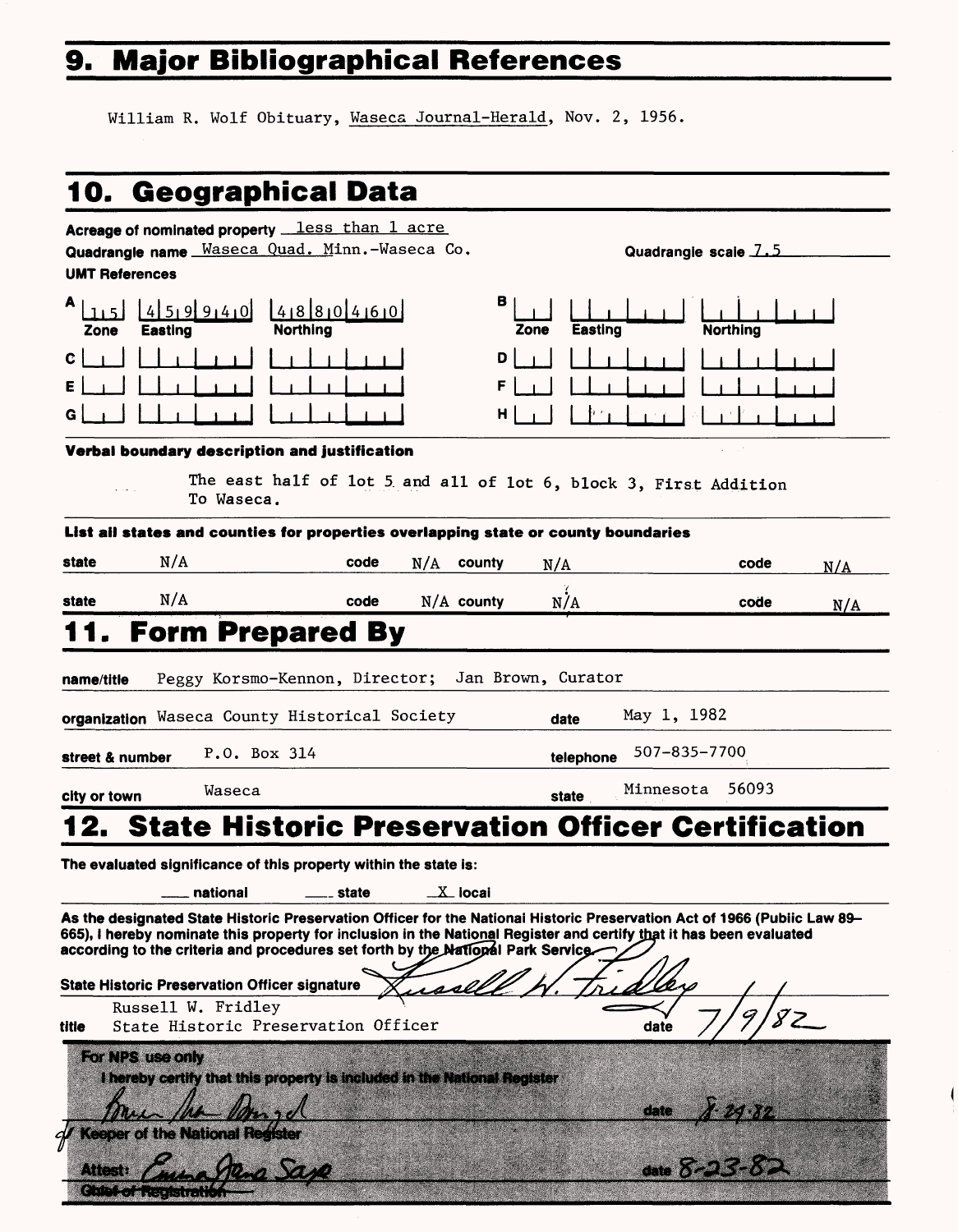**United States Department of the Interior National Park Service** 

# **National Register of Historic Places<br>Continuation Sheet**

Section number \_\_\_\_\_\_\_\_\_\_\_ Page \_\_

ADDITIONAL INFORMATION

Jelon Jyn  $Keeper \$